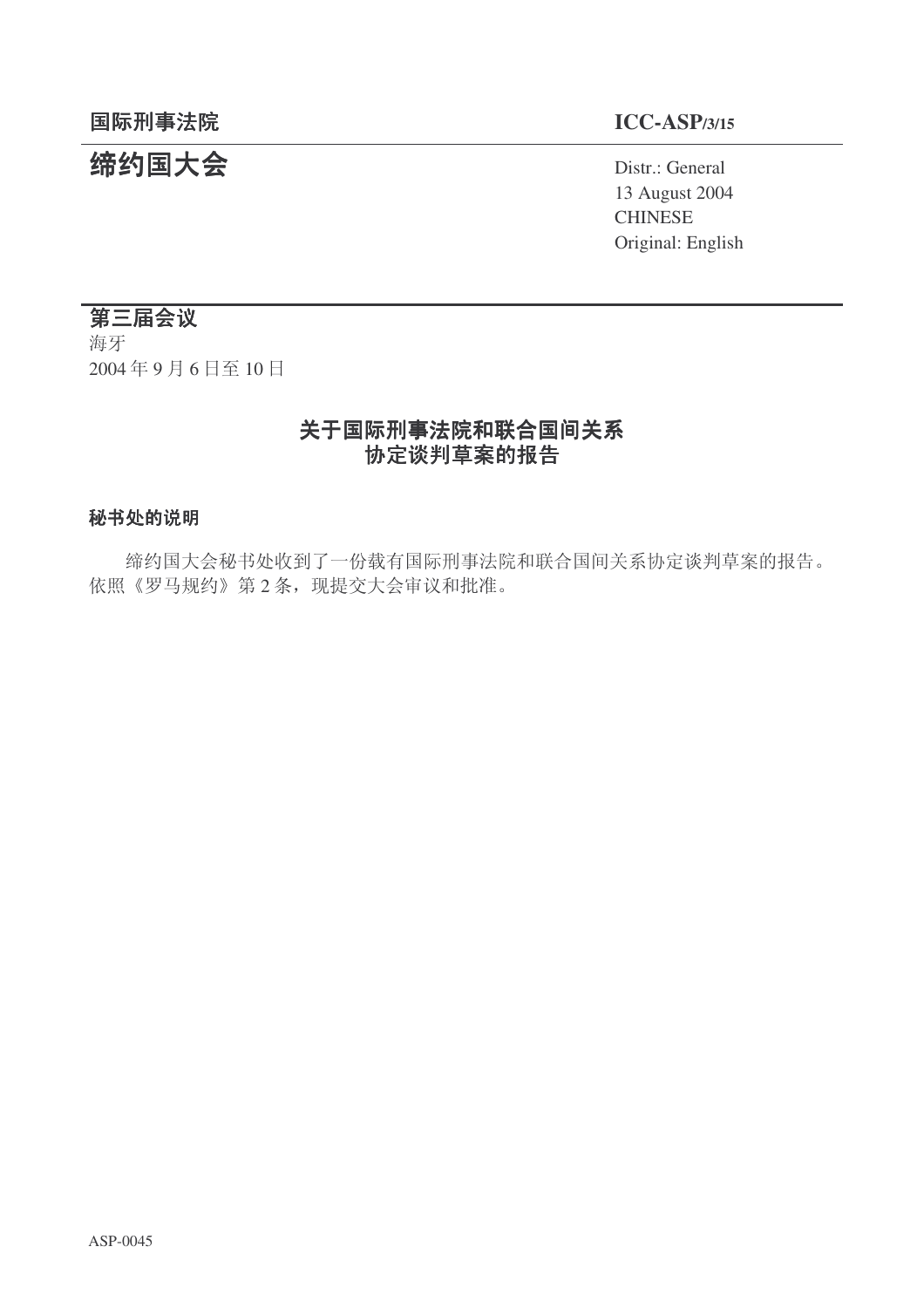ICC-ASP/3/15 Page 2

[有意留作空白]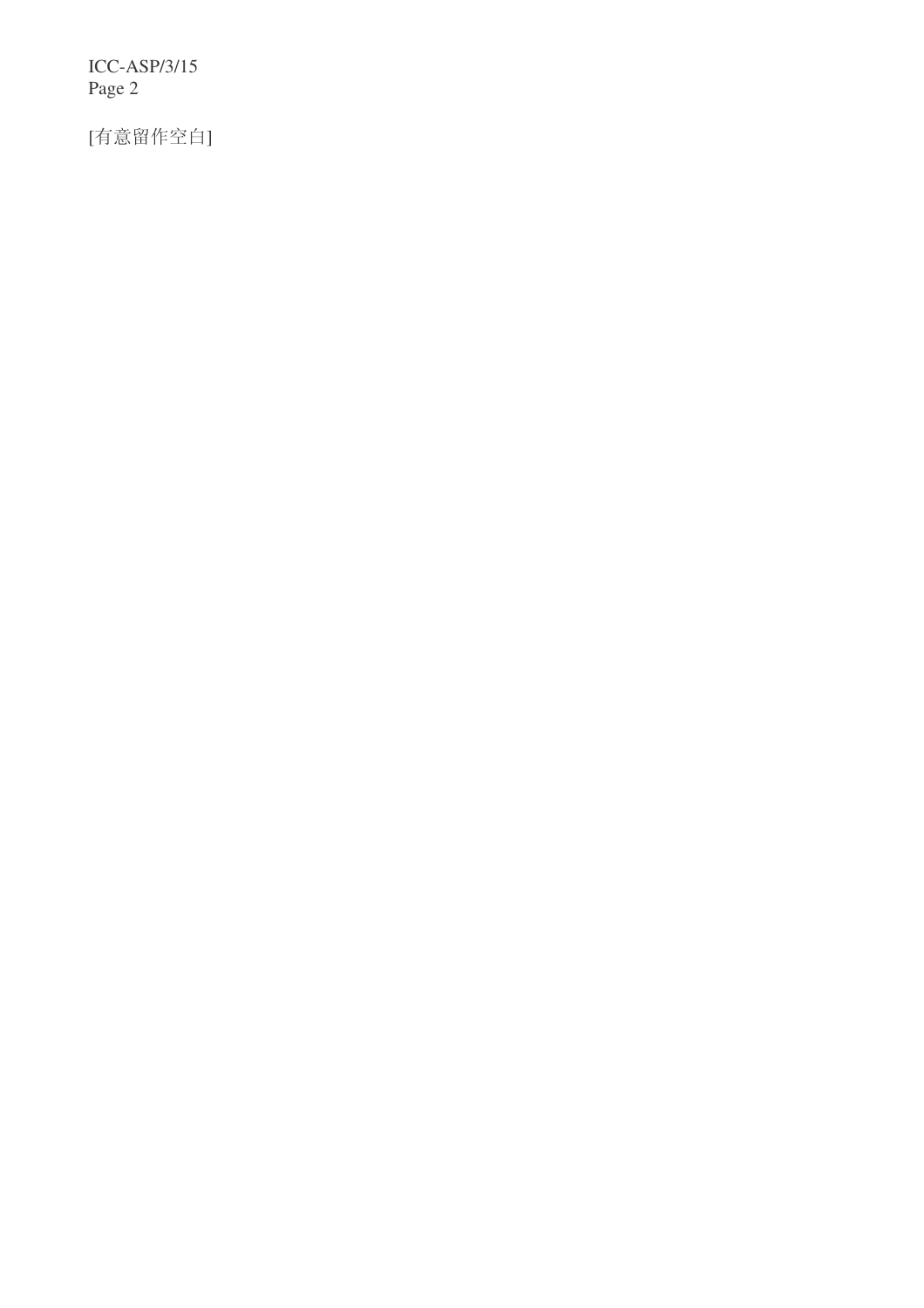# 关于国际刑事法院和联合国间关系 协定谈判草案的报告

1. 与联合国的关系和合作对国际刑事法院的工作是至关重要的。交换资料、司法援助及 在基础设施和技术方面的合作是这种关系最重要的方面。在 2004 年前半年, 国际刑事法 院与联合国就两个组织之间关系协定草案的文本进行了谈判: 谈判于 2004年6月7日正式 结束。根据《罗马规约》第2条,现提交关系协定的谈判草案供缔约国大会批准。

2. 下面的报告简单扼要地说明关系协定谈判草案的历史和背景并强调草案的一些关键条 款。

3. 国际刑事法院预备委员会。在其第六次、第七次和第八次会议上,根据 联合国秘书处提交的草案讨论了关系协定草案。预备委员会在 2001 年 10 月 5 日举行的 第 八次会议上 以协商一致通过了关系协定草案 。在《罗马规约》生效之后, 缔约国大会于 2002年9月9日举行的第一届会议上批准了关系协定草案。在其第二届会议上,缔约国大 会通过了题为"加强国际刑事法院和缔约国大会"的 ICC-ASP/2/Res.7 号决议。决议的第 七段谈到, 缔约国大会"期待法院同联合国之间的谈判取得迅速进展, 并要求法院随时向 《国际刑事法院罗马规约》缔约国大会通报有关情况"。三个月之后, 联合国大会于 2003 年 9 月 9 日通过了 58/79 号决议, 请秘书长"采取步骤签署联合国和法院间关系协定, 并 向联大提交协定的谈判草案供核准"。

4. 2003年12月10日, 这两个机构为了启动关系协定的谈判开始接触。国际刑事法院决 定其代表团将由法院所有三个机关的成员以及缔约国大会秘书处主任组成, 由院长会议任 团长。关于与联合国谈判的目标,大家同意尽量贴近 2002 年 9 月大会通过的关系协定草 案的文本,同时解决联合国的任何关切,必要时补充一些需要澄清的方面。

5. 2004年2月26日至27日在纽约联合国总部举行了第一轮谈判。随后交流了信件,使 双方澄清了各自在一些问题上的观点。2004年5月20日至21日举行了第二轮谈判。这第 二次会议解决了所有遗留问题。双方代表团团长于2004年6月7日草签了关系协定的谈判 苴案。

6. 谈判的结果是对缔约国大会通过的关系协定草案讲行了某些修改和补充。这些改动旨 在或是澄清一些问题, 或是顺应形势, 而这种形势是在谈判关系协定草案时可能尚未预见 到的。法院所有机关和缔约国大会秘书处都同意这样的观点,即这些修改和补充改讲了关 系协定草案的文本,而没有改变其实质内容。

7. 下面是已提出的某些改动:

8. 在第 1 条第 2 款,加入了新的词句,以明确缔约国大会秘书处是法院的一个组成部 分。法院内部的意见是,这只适用于谈判的协定草案中特别关系到秘书处的那些部分。特 别是谈判的关系协定草案的第三部分被认为是与秘书处无关的。

9. 对第 5 条第(1)款(b)项(i)目的措施进行了修改, 以清楚地说明法院将向联合国提供可能 与联合国有关的资料。例如, 这些资料可能涉及侵犯联合国人员的犯罪案件——在这些案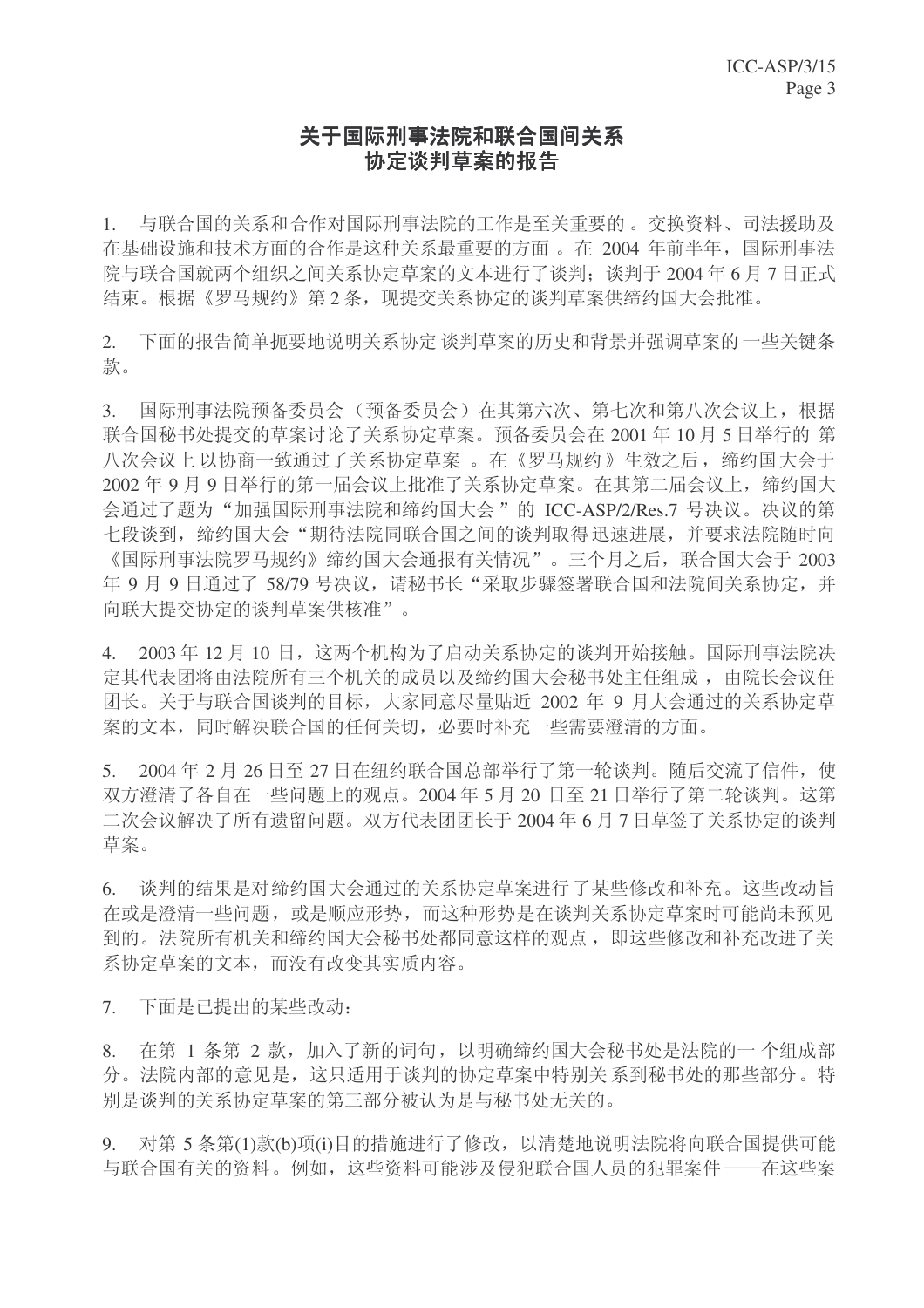件中联合国人员是证人——以及安全理事会转交给法院的案件。将根据《规约》和《程序 和证据规则》提供这些资料。由于原来的第5条第(1)款(c)项谈及的是同一问题, 为了一致 起见, 现将其合并到第5条第(1)款(b)项(i)目中。

10. 第10条规定, 联合国将按偿还做法或其他商定的安排提供服务和设施。

11. 第 12 条中的补充文字澄清了使用联合国通行证的法律根据, 即要按照界定法院特权 和豁免的协定使用通行证。还发现另外的澄清也是有用的,即院长会议、各分庭和缔约国 大会秘书处的工作人员列入了有权使用联合国通行证的名单中。

12. 第15条第1款谈到合作要服从联合国宪章和规则, 现已明确规则指的是"适用的国际 法界定的"规则。这一修改是在讨论了合作是否要按照联合国的"做法"后提出的。这样 就避免了这种特别"做法"的含糊不清。根据 1986 年关于国家与国际组织间或国际组织 相互间条约法的维也纳公约第 2 条第(1)款 (j) 款及 1975 年关于国家在其对普遍性国际组 织关系上的代表权的维也纳公约第1条第(1)款和第(34)款, "国际法界定的规则"包含了 "国际组织已有的做法"。

13. 双方讨论了如果法院不能采取第 15 条第 3 款所规定的保护措施, 情况会怎么样。新的 文字说明, 联合国将努力披露有关资料或提供所请求的合作, 同时保留权利采取自己的保 护措施, 其中包括扣留某些资料或文件, 或以重新编写等适当形式予以提交。

14. 第16条涉及联合国人员在法庭作证时,可放弃该人的保密义务。第16条第1款预见 的这一放弃由于提及了《联合国宪章》和《联合国特权和豁免公约》变得更加具体,而不 是任何有关文书泛泛所指的含义。

15. 第17条第1款和第2款改动的意图是为法院和安理会之间的信息交流提供便利, 以促 进在这一条款下预期的合作。现商定的措辞有助于进行对话,同时充分保持了法院向安理 会通报应其要求所采取的任何行动(如果已采取任何行动的话)的自主权和决定权。

16. 第18条第3款没有变动。双方的谅解是, "第三方"的说法应该按照《罗马规约》第 54 条第 3 款(e)项去理解, 包括被告人。联合国和检察官办公室随后做出的关于在保密的基 础上提供文件或资料的安排或达成的协议将具体说明按照《规约》规定的保护的性质和程 度, 特别要考虑《罗马规约》所规定的检察官的义务。

17. 对第 20 条新加的文字明确了这一条款涉及的不仅是从缔约国和政府间组织收 到的保 密资料, 也包括从非政府组织及个人收到的保密资料。在适当的案件中, 联合国可通知法 院它须直接征得来源方同意。

18. 在题为"最后的条款"的一章中, 删除了原来关于争端的解决的第 22 条, 因为联合 国和国际组织之间的关系协定通常不包 括这样的条款。第24条,对生效重新讲行了措 辞, 以更准确地反映《规约》第 2 条。除此之外, 双方同意, 为了避免不同语文版本之间 的矛盾, 英文文本和法文文本均为正本。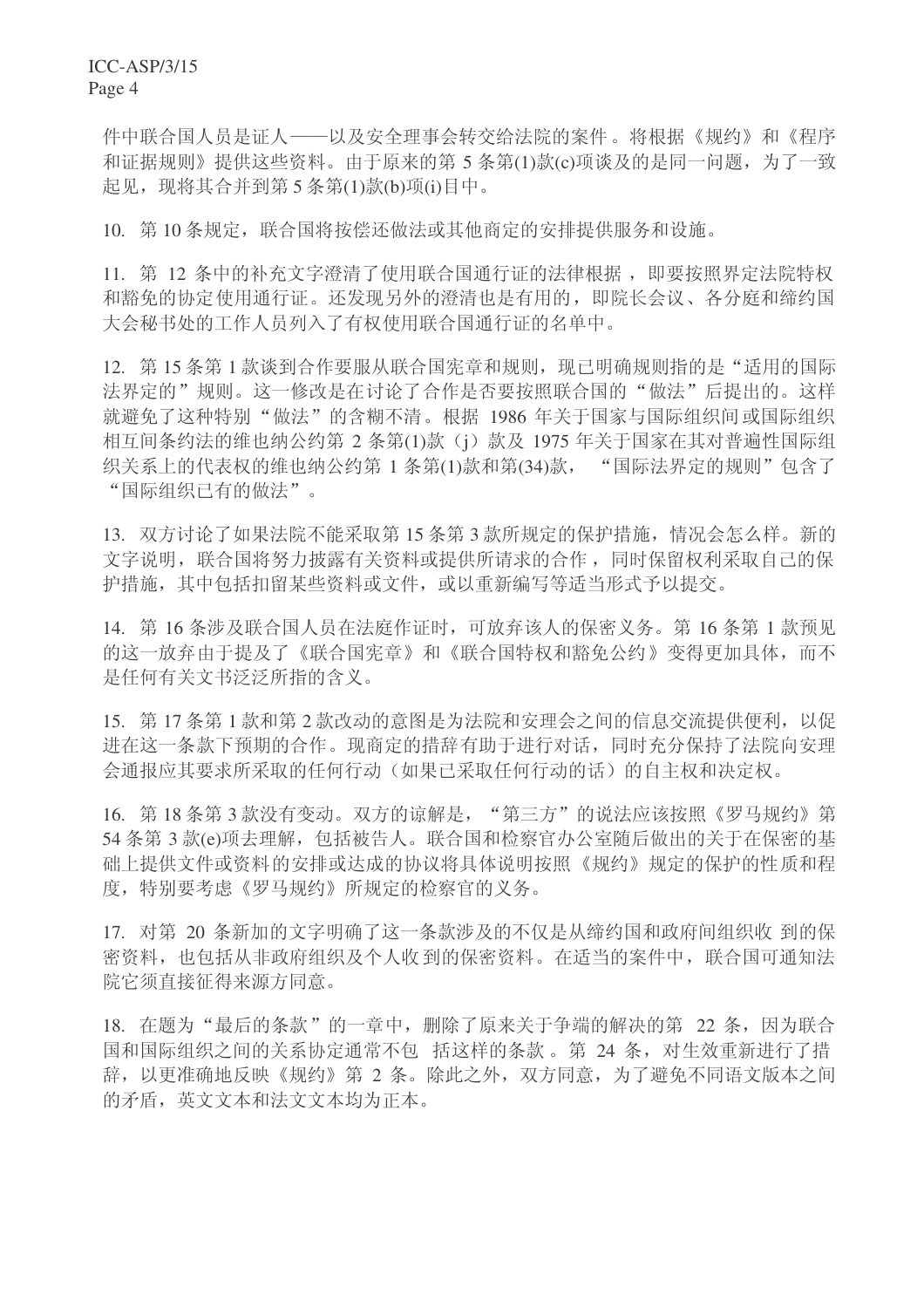#### 国际刑事法院和联合国间关系协定谈判草案

#### 序言

国际刑事法院和联合国,

铭记着《联合国宪章》的宗旨及原则,

回顾《国际刑事法院罗马规约》重申《联合国宪章》的宗旨及原则,

注意到国际刑事法院负有重大任务,负责处理受到整个国际社会关注的最严重犯罪,这 些犯罪为《罗马规约》所提到,而且可能威胁世界和平、安全和福祉,

铭记着根据《罗马规约》规定,国际刑事法院是一个独立的常设机构,与联合国系统建 立关系,

又回顾《罗马规约》第2条规定, 国际刑事法院应当以《罗马规约》缔约国大会批准 后, 由法院院长代表法院缔结的协定与联合国建立关系,

 $E$  *还回顾*大会 2003 年 12 月 9 日第 58/79 号决议要求缔结联合国和国际刑事法院间协定,

注意到联合国秘书长根据《国际刑事法院罗马规约》的规定所负有的责任,

希望作出安排, 建立一种互利关系, 以便利联合国和国际刑事法院履行各自的责任,

为此目的, 考虑到《联合国宪章》的规定和《国际刑事法院罗马规约》的规定,

达成协议如下: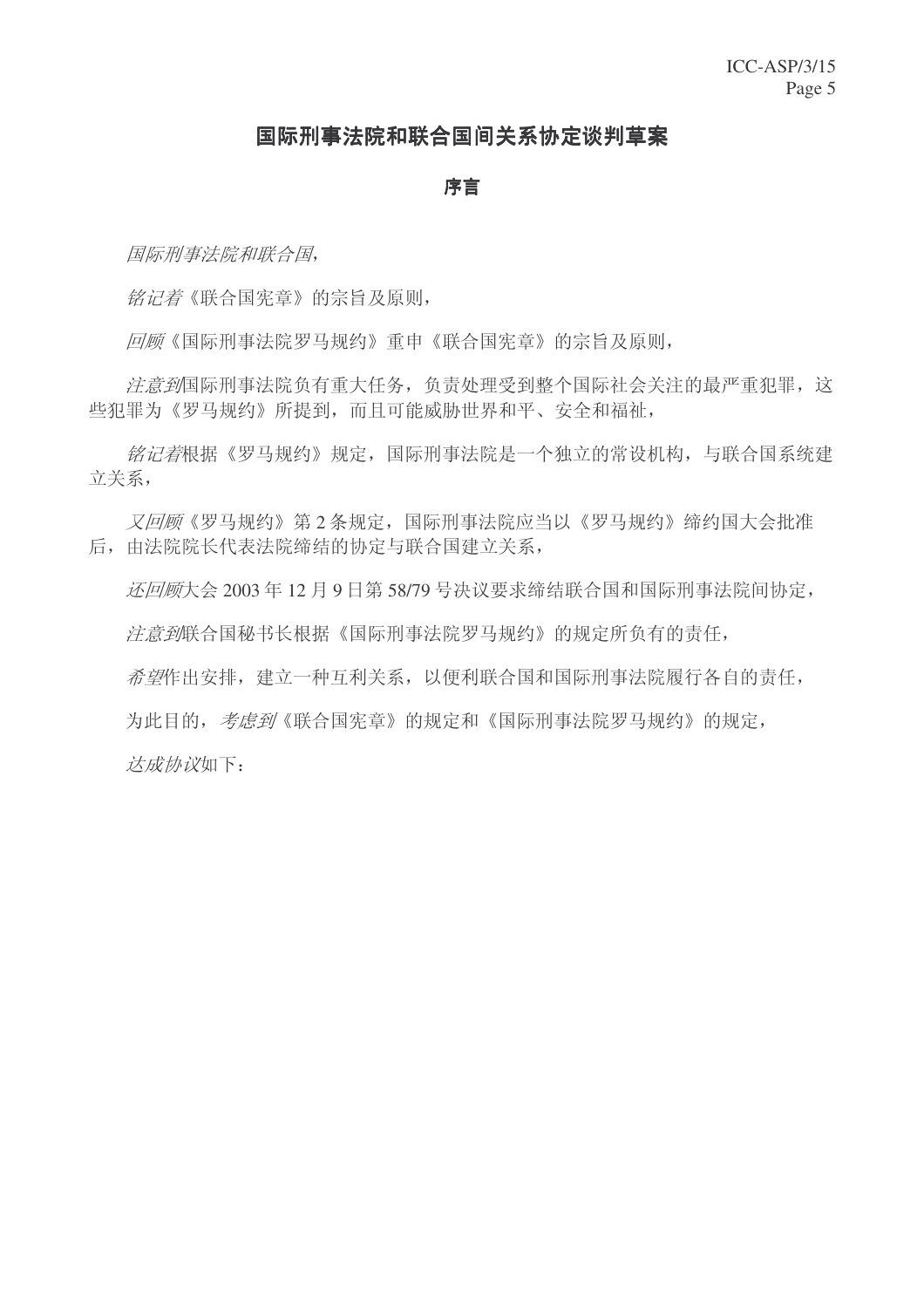#### **I.** 总则

#### 第1条 本协定的目的

1. 联合国和国际刑事法院("法院")分别根据《联合国宪章》("宪章")和《国际 刑事法院罗马规约》("规约")的规定缔结本协定,规定联合国和法院建立关系的各项 条件。

2. 为了本协定的目的, "法院"应还包括缔约国大会秘书处。

#### 第2条 原则

1. 联合国承认国际刑事法院是一个独立常设司法机构,根据《规约》第一条和第四条,具 有国际法律人格,并享有为行使其职能和履行其目的所必需的法律行为能力。

2. 洗院承认联合国根据《宪章》承担的责任。

3. 联合国和法院承诺尊重彼此的地位和职权。

#### 第3条 合作和协调的义务

联合国和法院同意, 为了方便有效履行各自的责任, 双方将根据本协定和按照《宪章》 和《规约》的规定酌情在彼此之间密切合作,并就共同关心的事项咨询对方意见。

#### **II.** 机构间关系

#### 第4条 互派代表

1. 在不违反法院《程序和证据规则》("程序和证据规则")适用条款的情况下,联合 国秘书长("秘书长")或其代表应获得长期邀请, 使其可以在法院分庭审理联合国关切 的案件时出席公开听讯以及参加法院的任何公开会议。

2. 法院可以以观察员身份出席联合国大会并参加其工作。在允许观察员参加的情况下, 及在讨论问题涉及法院关切的事项时, 联合国应根据有关机构的规则和惯例, 邀请法院出 席在联合国主持下召开的会议。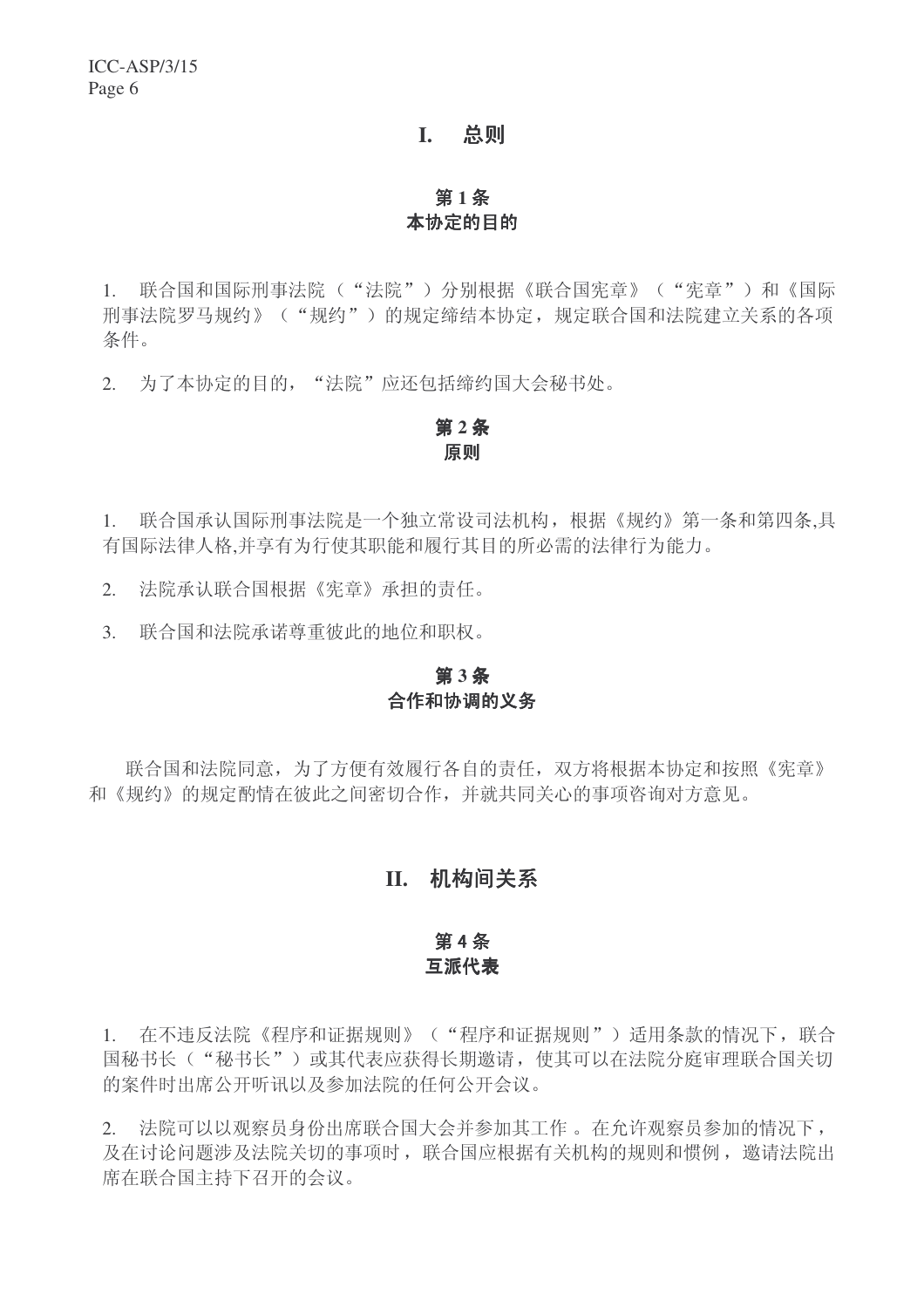3. 在安全理事会审议涉及法院活动的事项时,应安理会的邀请,法院院长("院长") 或法院检察官("检察官")可以在安理会会议上发言, 就法院管辖权范围内的事项给予 协助。

# 第5条 交换资料

1. 在不妨害本协定有关就法院审理中的特定案件提交文件或资料的基他规定的情况下, 联合国和法院应尽量在实际可行范围内, 安排交换共同感兴趣的资料和文件。特别是:

- (a) 秘书长应:
	- (i) 向法院转递与法院工作有关, 涉及《规约》的发展的资料,包括关于秘书长作 为《规约》保存人或任何其他与法院行使其管辖权有关的协定的保存人所收到 的通信的资料:
	- (ii) 向法院通报《规约》关于由秘书长召开审杳会议的第一百二十三条第一款和第 二款的实施情况:
	- (iii)除了《规约》第一百二十一条第七款规定的要求以外,还向所有非《规约》缔 约方的联合国会员国或专门机构的或国际原子能机构的成员分送根据《规约》 第一百二十一条通过的任何修正案案文;
- (b) 法院书记官长("书记官长")应:
	- (iv)依照《规约》和《程序和证据规则》, 提供法院审理以下案件的有关诉状、口 头程序、判决和命令的资料和文件:可能与联合国一般有关的案件,特别是涉 及侵犯联合国人员或不当使用联合国旗帜、军事标志或制服, 致使人员死亡或 重伤的犯罪的案件,以及涉及本协定第16条、第17条或第18条第1款或第2 款所述情形的案件:
	- (v) 征得法院的同意并在不违反其《规约》和规则的情况下,向联合国提供国际法 院依照《国际法院规约》要求的任何关于法院工作的资料:

2. 联合国和法院应尽量实现最大程度的合作,以在收集、分析、公布和传播与共同关心 的事项有关的资料方面避免不必要的重复。双方应酌情合力确保这些资料尽可能有用和尽 可能得到利用。

#### 第6条 向联合国提出报告

法院可在其认为适当的情况下, 通过秘书长向联合国提交有关其活动的报告。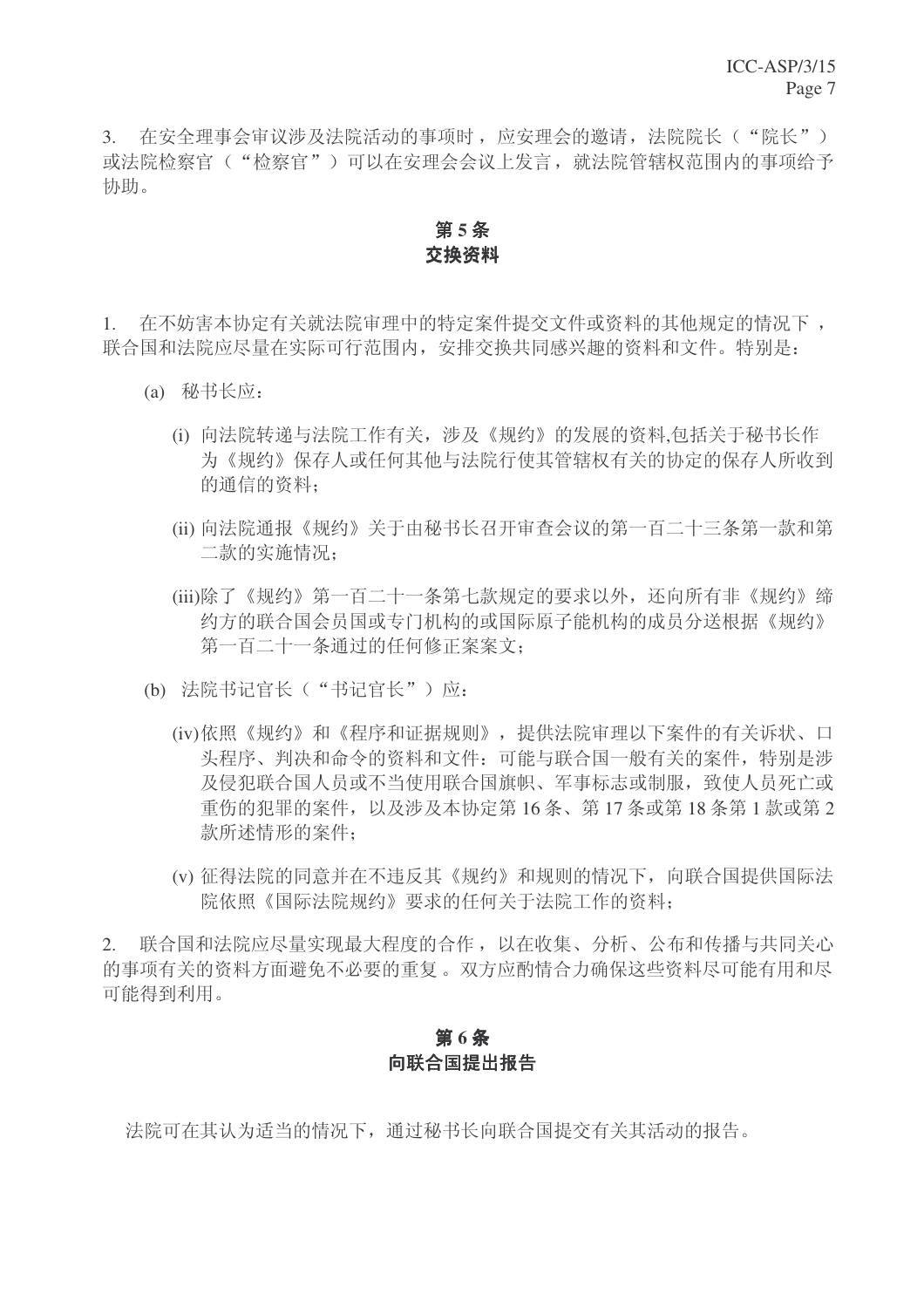# 第7条 议程项目

法院可提出项目供联合国审议。在这种情况下, 法院应将其提案通知秘书长, 并提供一 切有关资料。秘书长应根据其职权,提请大会或安全理事会以及任何其他有关的联合国机 构,包括联合国各方案和基金的机构注意这种项目。

# 第8条 人事安排

- 1. 联合国和法院同意尽量在实际可行的范围内就人事标准、方法和安排进行协商合作。
- 2. 联合国和法院同意:
	- (a) 定期就双方官员和工作人员雇用方面共同关心的事项, 包括服务条件、任用期 限、级表和津贴、退休和养恤金权利及工作人员条例和细则进行磋商:
	- (b) 酌情就人员的临时互调进行合作, 并为保留年资和养恤金权利作出安排:
	- (c) 尽量合作, 使专门人员、系统和服务获得最有效的利用。

# 第9条 行政合作

联合国和法院应就最有效使用设施、工作人员和服务的问题随时协商,以避免设立和开 办重复的设施和服务。双方也应进行协商, 在适当考虑节省经费的情况下, 探讨在具体领域 设立共同设施或服务的可能性。

#### 第10条 服务和设施

1. 联合国意经法院请求,联合国应在供求情况许可的情况下,按偿还做法或其他商定 的安排,为法院的目的向其提供所需的设施和服务, 包括缔约国大会("大会")及其主 席团或附属机关举行会议所需的设施和服务, 包括笔译和口译服务、文件和会议服务。联 合国无法满足法院的要求时, 应将情况告知法院, 给予合理通知。

2. 向法院提供上述联合国设施或服务的条件, 应酌情以补充安排加以规定。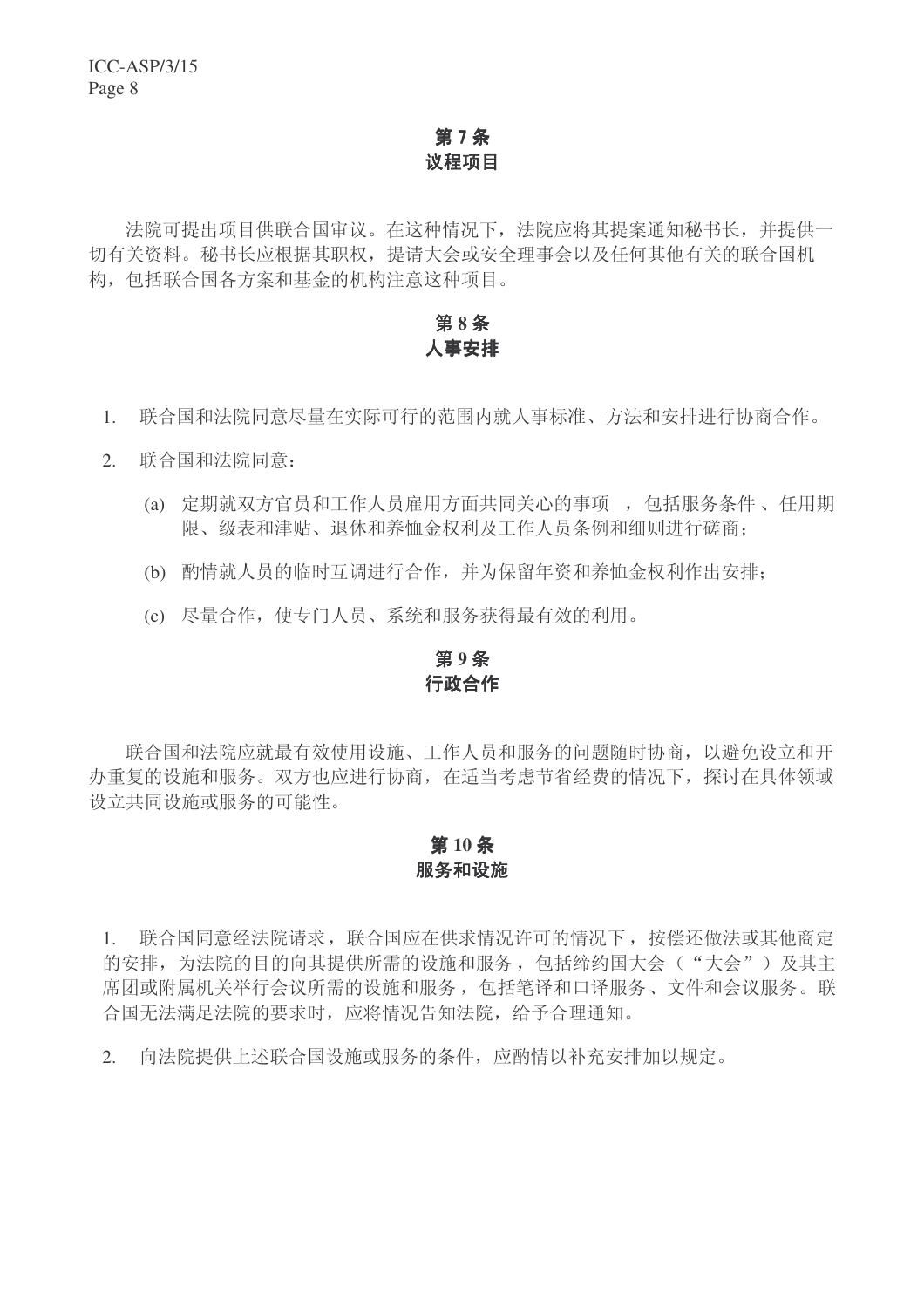# 第11条 前往联合国总部

联合国和法院应作出努力,在不违反各自规则的情况下, 便利《规约》所有缔约国代 表、法院代表和《规约》第一百一十二条第一款规定的大会观察员前往联合国总部,参加在 总部举行的缔约国大会会议。这也应酌情适用于主席团或附属机关的会议。

#### 第12条 通行证

法官、检察官、副检察官、书记官长及检察官办公室和书记官处的工作人员/官员有权 按照秘书长和法院可能制定的特别安排, 在国家在界定法院特权和豁免的协定中予以承认的 情况下, 使用联合国通行证作为有效旅行证件。根据《规约》第四十四条和 ICC-ASP/2/Res.3 号决议附件第3段, "书记官处"的工作人员包括院长会议和各分庭的工作人 员以及缔约国大会秘书处的工作人员。

# 第13条 财政事项

1. 联合国就院同意,联合国大会根据《规约》第一百一十五条决定向法院提供经费的 条件, 应另定安排加以规定。书记官长应将所定安排通知大会。

2. 联合国和法院还同意,根据本协定进行的合作或提供的服务所产生的费用和开支,应 由联合国和法院另定安排处理。书记官长应将所定安排通知大会。

3. 联合国可以经法院请求, 在不违反本条第 2 款规定的情况下, 就法院关切的财政和经 费问题提供意见。

#### **第14条** 法院缔结的其他协定

对于法院同各国或国际组织缔结的协定, 联合国和法院应酌情就向联合国登记或提交和 记录上述协定的问题进行协商。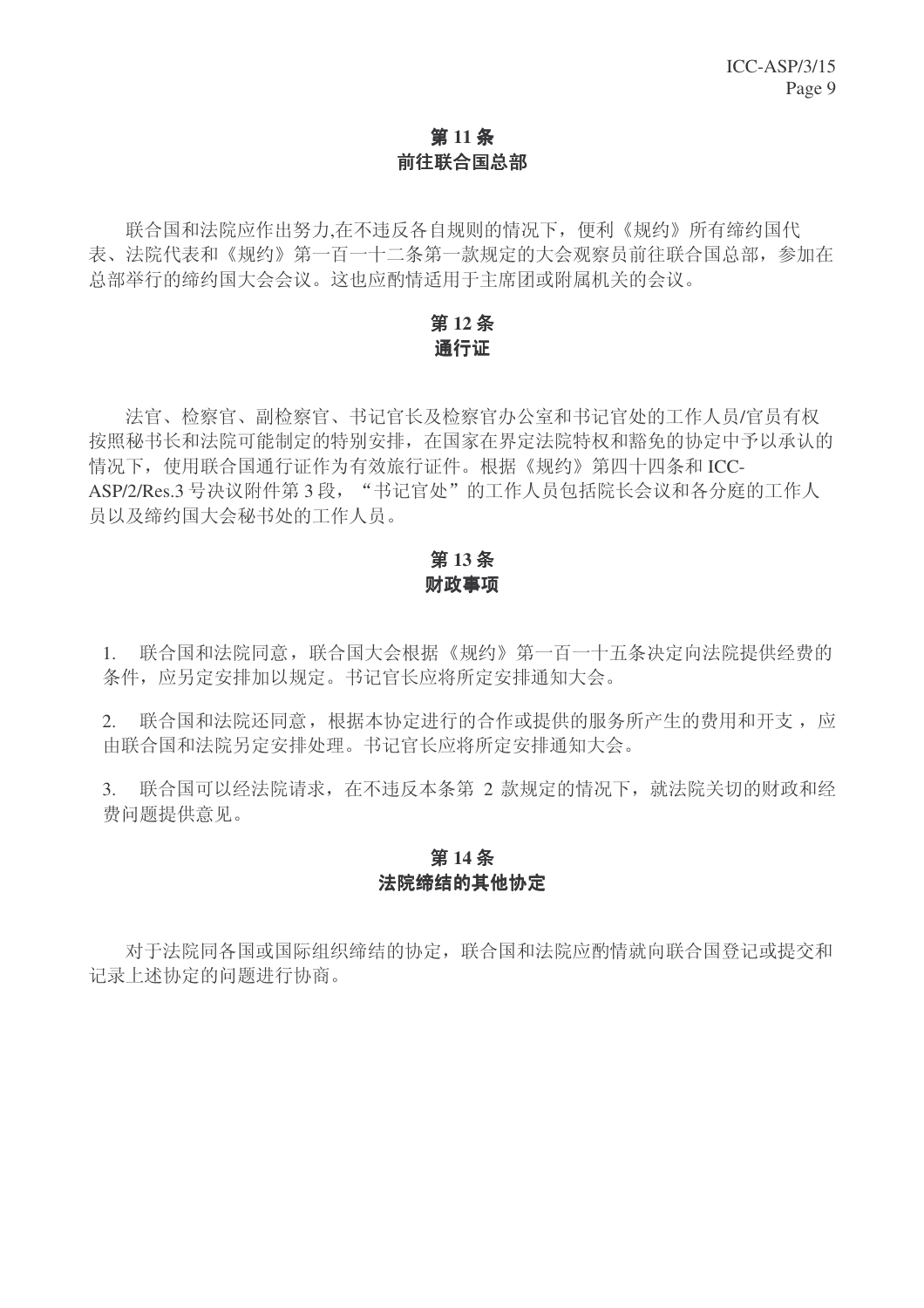## III. 合作与司法协助

#### **第15条** 关于联合国和法院间合作的一般性规定

1. 在适当考虑到《宪章》规定的责任和职权,以及不违反适用的国际法界定的联合国的 规则的情况下, 联合国承诺与法院合作, 向法院提供法院可能根据《规约》第八十七条第 六款请求提供的资料或文件。

2. 联合国或其有关方案、基金和办事处可以按照《宪章》和《规约》的规定,向法院提 供其他形式的合作和协助。

3. 如果披露资料或文件, 或提供其他形式的合作, 会危及现任或已离职联合国人员的安 全, 或在其他方面影响联合国业务或活动的安全或适当进行, 法院可命令采取适当保护措 施, 特别是应联合国的请求采取措施。若无这种措施, 联合国应努力披露有关资料或文件 或提供所请求的合作,同时保留权利采取自己的保护措施,其中可以包括扣留某些资料或 文件或以重新编写等适当形式予以提交。

#### 第16条 联合国官员的证言

1. 如果法院要求联合国某一官员或其某个方案、基金或办事处的某一官员作证, 联合国 保证与法院合作,并应于必要时,在适当顾及《宪章》所规定的责任和职权和《联合国特 权和豁免公约》,以及不违反其规则的情况下,放弃该人的保密义务。

2. 秘书长应经法院授权任命一名联合国的代表,协助在法院作证的任何联合国官员。

#### 第17条 联合国安全理事会和法院间的合作

1. 安全理事会根据《宪章》第七章行事,将显然已实施《规约》第五条所述的一项或多 项犯罪的情势,根据《规约》第十三条第二款决定提交检察官时,秘书长应立即把安全理 事会书面决定连同与安理会决定有关的文件和其他材料送交检察官。。法院承诺根据《规 约》和《程序和证据规则》向安全理事会通报这方面的情况。这种资料应通过秘书长转 交。

2. 安全理事会根据《宪章》第七章通过决议,请法院根据《规约》第十六条不开始或不 进行一项调杳或起诉时, 秘书长应立即将这项请求转交法院院长和检察官。法院应通过秘 书长通知安全理事会它已收到上述请求,并应酌情通过秘书长将法院在这方面采取的任何 行动通知安全理事会。

3. 如果安全理事会将一事项交给法院,而法院依照《规约》第八十七条第五款第 2 项或 第七款认定一国不与法院合作, 法院应视情况通知安全理事会或将该事项提交安全理事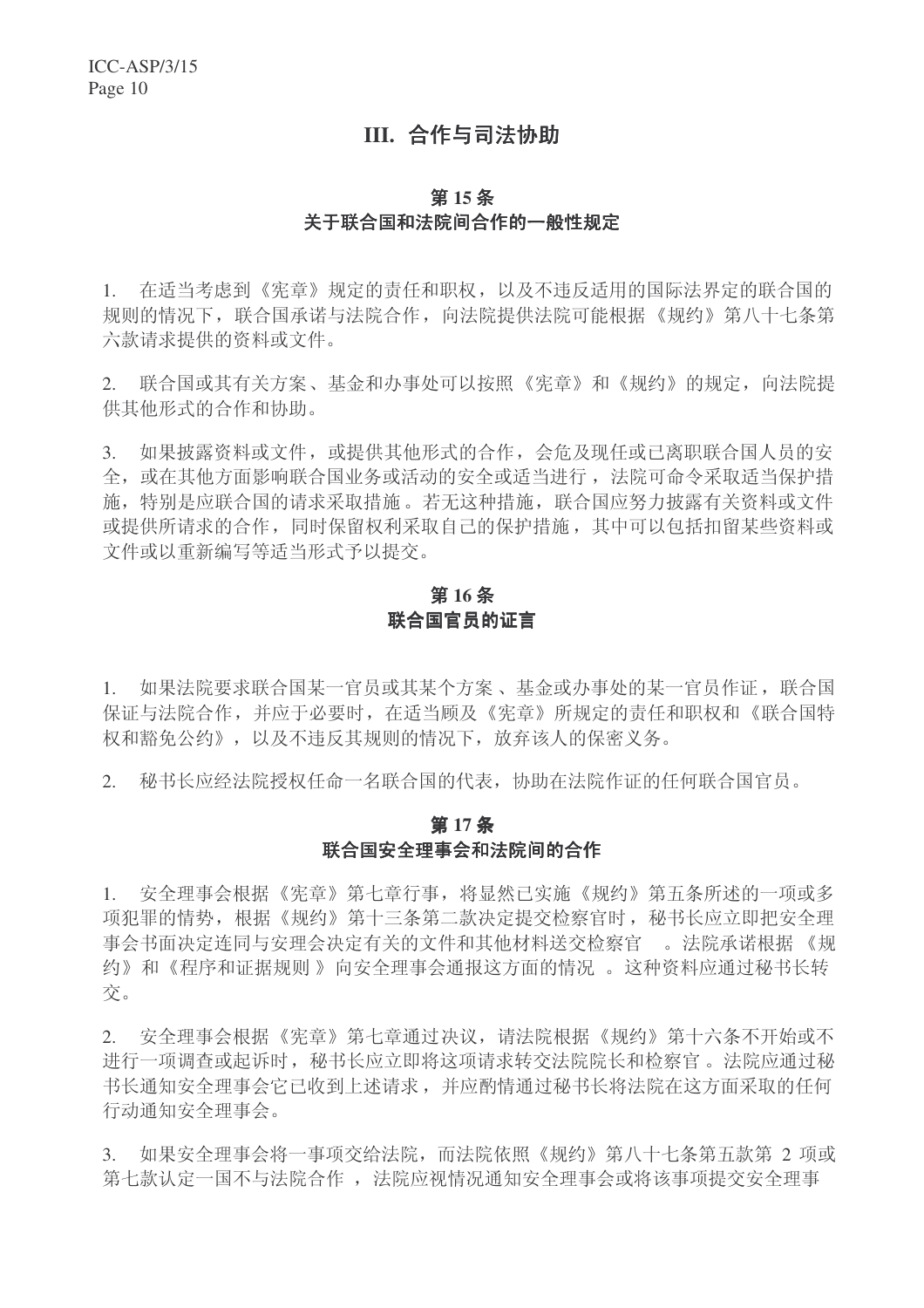会, 书记官长应通过秘书长向安全理事会转达法院这项决定连同该案件的相关资料。安全 理事会应通过秘书长把安理会对该情况采取的任何行动通过书记官长通知法院。

#### 第18条 联合国和检察官间的合作

1. 在适当考虑到《联合国宪章》规定的责任和职权, 以及不违反联合国的规则的情况 下, 联合国承诺与检察官合作, 并为促成这种合作与检察官达成必要的安排或酌情达成协 议, 特别是在检察官根据《规约》第五十四条行使其在调查方面的义务和权力, 依照该条 请求联合国合作时。

2. 在检察官根据《规约》第十五条自行决定开始调查时, 对于检察官可能依照该条第二 款要求联合国机构提供进一步资料的请求, 联合国承诺根据有关机关的规则给予合作。检 察官应向秘书长提出这种提供资料的请求,由秘书长向有关机关的主管官员或其他适当官 员转达。

3. 联合国和检察官可以协议, 联合国在保密的条件下向检察官提供文件或资料, 但这些 资料只可用于产生新证据,未经联合国同意,在诉讼任何阶段或其后,不得向法院其他机 关或第三方披露。

4. 检察官和联合国或其有关方案、基金和办事处可以商定必要安排,以方便为执行本条 规定进行合作,特别是为了确保资料的机密性,确保对任何人员,包括已离职或在职联合 国人员的保护,及任何联合国业务或活动的安全或适当进行。

#### 第19条 关于联合国特权和豁免的规则

法院试图对被控告对法院管辖权内的犯罪负刑事责任的人行使管辖权时, 如果在当时的 情况下, 该人根据《联合国特权和豁免公约》和国际法的有关规则, 享有独立为联合国工作 所必需的特权和豁免, 联合国承诺同法院充分进行合作, 采取一切必要措施, 使法院得以行 使管辖权,特别是通过放弃根据《联合国特权和豁免公约》和国际法的有关规则享有的任何 这类特权和豁免。

#### 第20条 保密

如果法院请求联合国提供某一国家或政府间组织、国际组织、非政府组织或个人在保密 基础上向其披露的在联合国保管、掌握或控制之下的资料或文件, 联合国应就披露该资料或 文件征求其来源方的同意, 或者通知法院它可以征求来源方的同意, 计联合国披露该资料或 文件。如果来源方为《规约》缔约国, 联合国无法在合理时间内就披露取得其同意时, 应将 此情况通知法院。申有关缔约国和法院依照《规约》解决披露问题。如果来源方不是《规